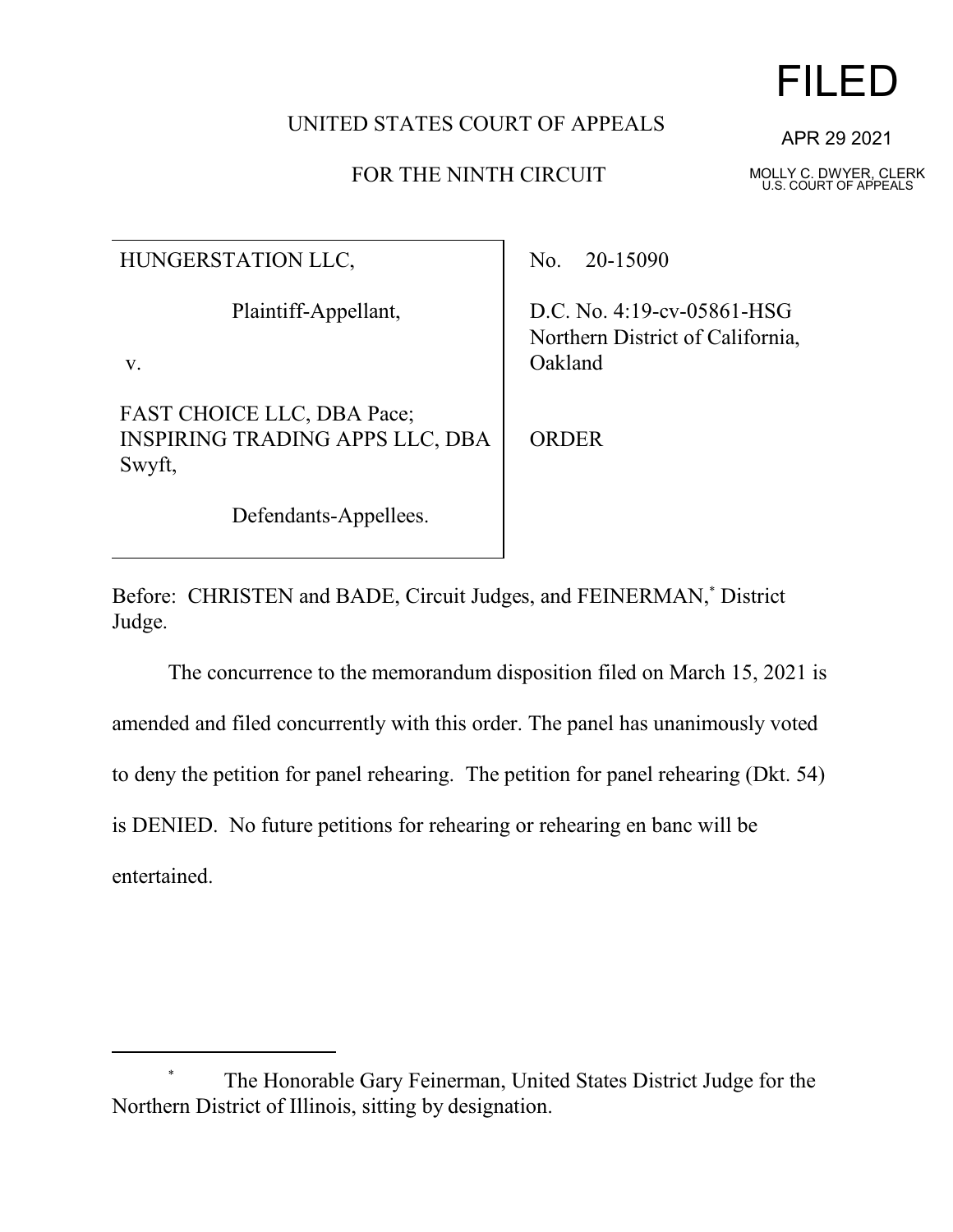#### **NOT FOR PUBLICATION**

UNITED STATES COURT OF APPEALS

FOR THE NINTH CIRCUIT

HUNGERSTATION LLC,

Plaintiff-Appellant,

v.

FAST CHOICE LLC, DBA Pace; INSPIRING TRADING APPS LLC, DBA Swyft,

Defendants-Appellees.

No. 20-15090

D.C. No. 4:19-cv-05861-HSG

MEMORANDUM\*

Appeal from the United States District Court for the Northern District of California Haywood S. Gilliam, Jr., District Judge, Presiding

Argued and Submitted February 10, 2021 San Francisco, California

Before: CHRISTEN and BADE, Circuit Judges, and FEINERMAN,\*\*\* District Judge.

Amended Partial Concurrence by Judge FEINERMAN

The Honorable Gary Feinerman, United States District Judge for the Northern District of Illinois, sitting by designation.

# FILED

APR 29 2021

MOLLY C. DWYER, CLERK U.S. COURT OF APPEALS

This disposition is not appropriate for publication and is not precedent except as provided by Ninth Circuit Rule 36-3.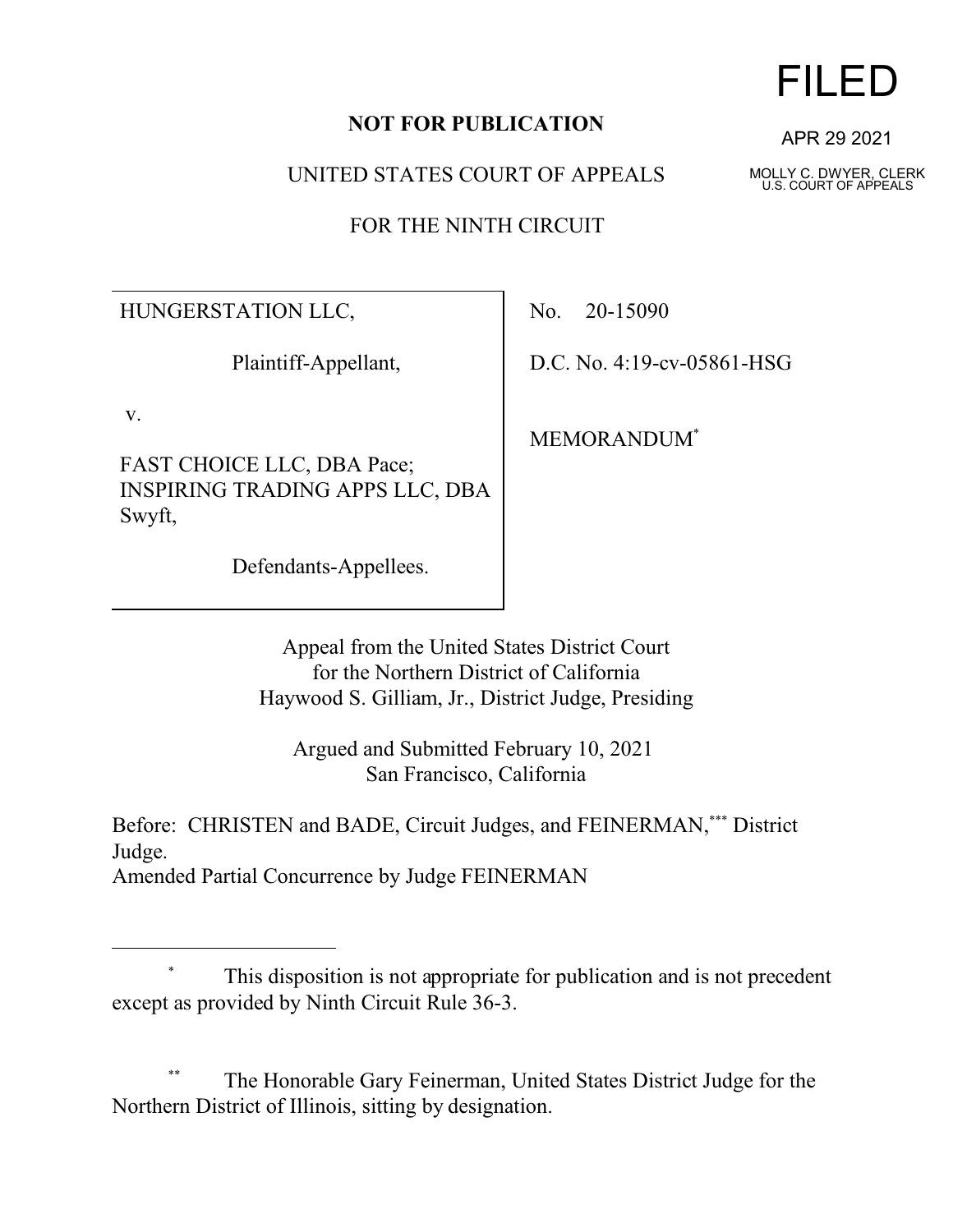Plaintiff Hungerstation LLC sued defendants Fast Choice LLC, DBA Pace (Pace) and Inspiring Trading Apps LLC, DBA Swyft (Swyft) for allegedly recruiting Hungerstation's former employees to steal its confidential and proprietary information. The district court dismissed for lack of personal jurisdiction. We have jurisdiction pursuant to 28 U.S.C.  $\S$  1291. We affirm.<sup>1</sup>

We review de novo. *Boschetto v. Hansing*, 539 F.3d 1011, 1015 (9th Cir. 2008). Where, as here, the district court did not hold an evidentiary hearing, we construe uncontroverted allegations in the complaint as true and resolve any factual disputes in the plaintiff's favor. *Id.* The initial burden is on the plaintiff to make a prima facie showing of jurisdiction, and if met, the burden shifts to the defendant to "come forward with a 'compelling case'" that the assertion of jurisdiction would be unreasonable. *Id.* at 1016 (quoting *Burger King Corp. v. Rudzewicz*, 471 U.S. 462, 477 (1985)).

1. Hungerstation argues on appeal that the district court had personal jurisdiction pursuant to Federal Rule of Civil Procedure 4(k)(2). Pursuant to Rule  $4(k)(2)$ , a district court may assert personal jurisdiction over a defendant if: (1) the plaintiff's claim or claims "arise under federal law"; (2) the defendant is "not

The parties are familiar with the facts and we recount them only as necessary to resolve the appeal.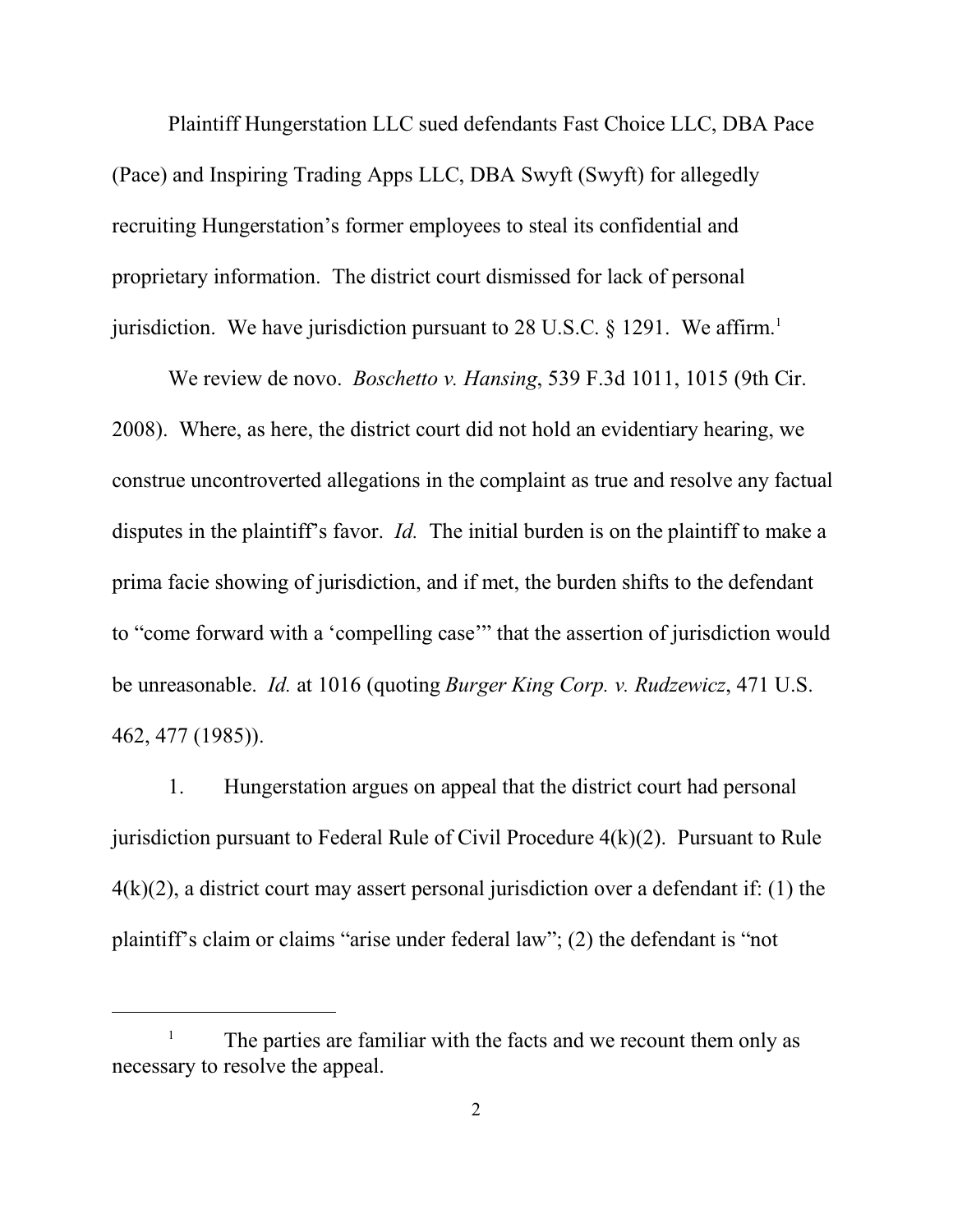subject to the personal jurisdiction of any state court of general jurisdiction"; and (3) exercising jurisdiction is consistent with the United States Constitution and laws; in other words, it "must comport with due process." *Pebble Beach Co. v. Caddy*, 453 F.3d 1151, 1159 (9th Cir. 2006). "The due process analysis under Rule  $4(k)(2)$  is nearly identical to traditional personal jurisdiction analysis with one significant difference: rather than considering contacts between [the defendant] and the forum state, [the court] consider[s] contacts with the nation as a whole." *Holland Am. Line Inc. v. Wartsila N. Am., Inc.*, 485 F.3d 450, 462 (9th Cir. 2007).<sup>2</sup>

The first element is uncontested because Hungerstation brings several claims that arise under federal statutes.

We next consider whether the defendants are subject to jurisdiction in any state court of general jurisdiction. This element is also satisfied because neither Pace nor Swyft identifies a state where they are subject to general jurisdiction. *Id.* at 461.

<sup>2</sup> "California's long-arm statute is coextensive with federal due process requirements, so the jurisdictional analyses under state law and federal due process are the same." *Mavrix Photo, Inc. v. Brand Techs., Inc.*, 647 F.3d 1218, 1223 (9th Cir. 2011) (internal citation omitted). We are not persuaded by Hungerstation's argument that jurisdiction is proper under Rule  $4(k)(1)$ , because Hungerstation failed to show that defendants are "subject to the jurisdiction of a court of general jurisdiction in the state where the district court is located." Fed. R. Civ. P.  $4(k)(1)$ .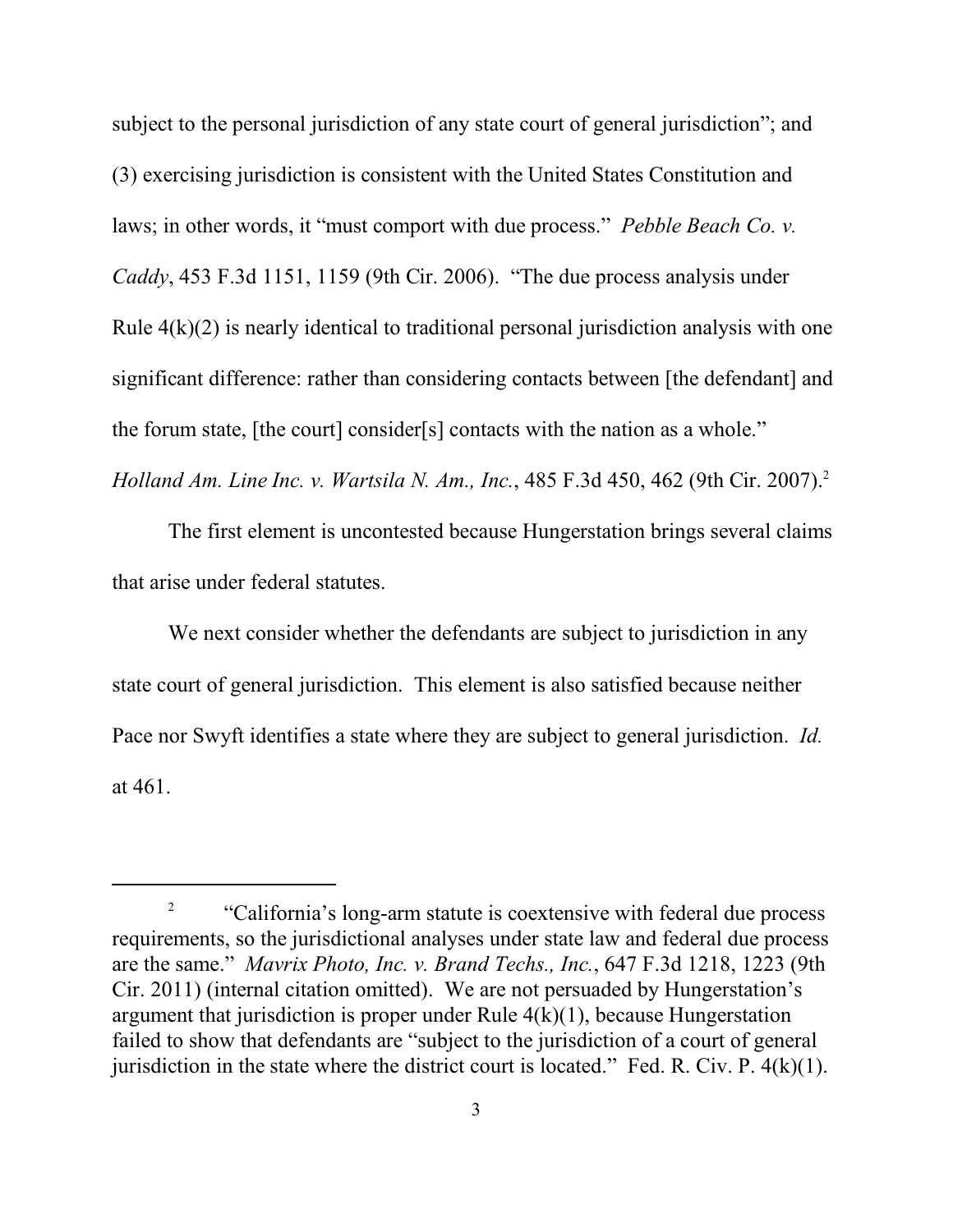Finally, we consider whether asserting personal jurisdiction conforms with due process. This part of our analysis is guided by the minimum contacts test. Under the three-part inquiry of this test:

> (1) The non-resident defendant *must purposefully direct his activities or consummate some transaction with the forum* or resident thereof; *or perform some act by which he purposefully avails himself of the privilege of conducting activities in the forum*, thereby invoking the benefits and protections of its laws; (2) the claim must be one which arises out of or relates to the defendant's forum-related activities; *and* (3) the exercise of jurisdiction must comport with fair play and substantial justice, i.e., it must be reasonable.

*Freestream Aircraft (Bermuda) Ltd. v. Aero Law Grp.*, 905 F.3d 597, 603 (9th Cir.

2018) (emphasis added) (citation omitted).

The minimum contacts test is cumulative; all steps must be satisfied to support jurisdiction. *See id.* at 609. Hungerstation fails to prevail at step one. Despite Hungerstation's argument to the contrary, the alleged tortious conduct took place in Saudi Arabia. Because the conduct "was committed outside the forum," a "purposeful direction analysis naturally applies." *Id.* at 605. This analysis asks whether the defendants: (1) committed an intentional act; (2) expressly aimed at the forum state; (3) that caused harm the defendants knew would likely be suffered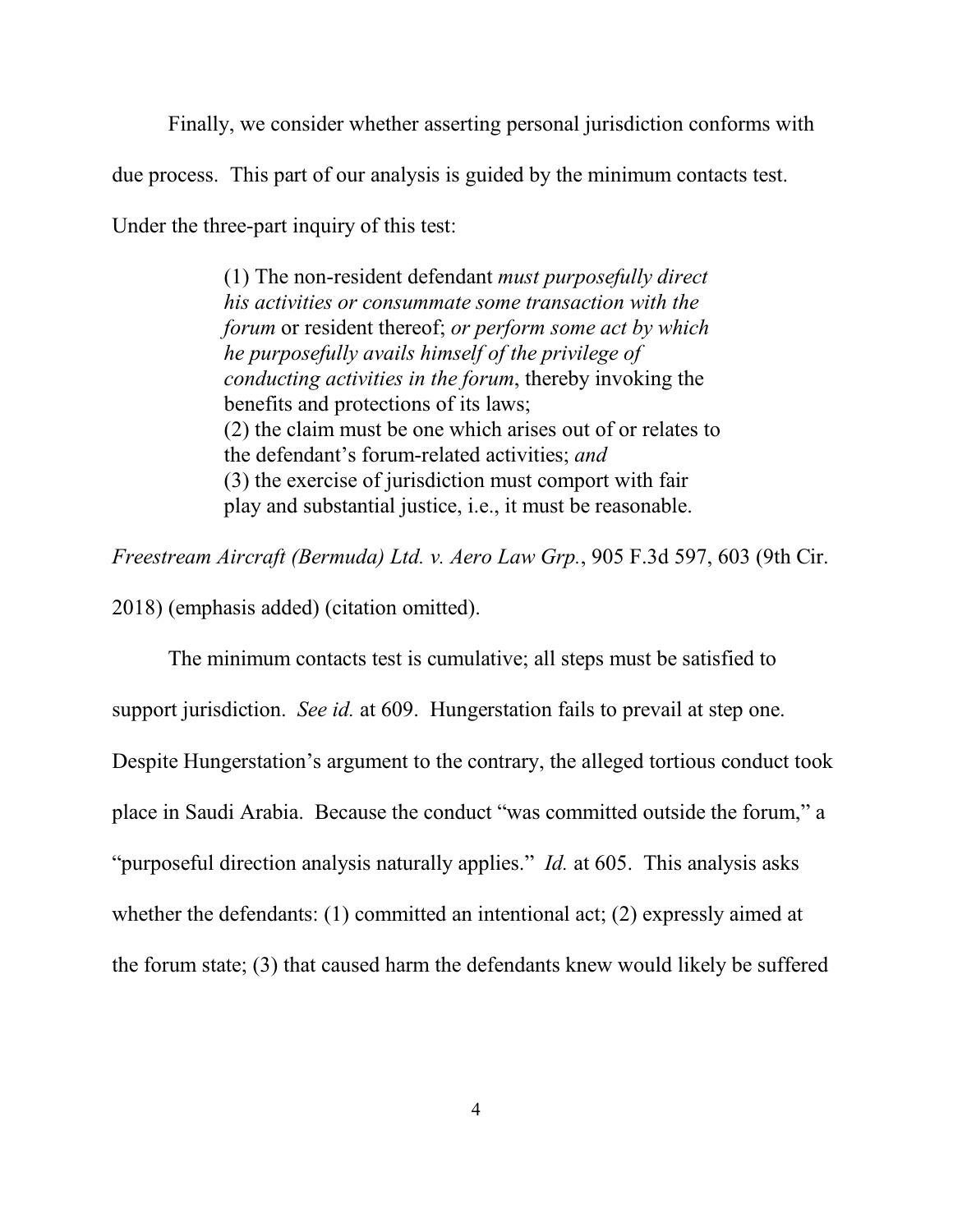in the forum state. *Dole Food Co., Inc. v. Watts*, 303 F.3d 1104, 1111 (9th Cir. 2002); *see also Calder v. Jones*, 465 U.S. 783, 790 (1984).

Here, Hungerstation alleges defendants committed intentional acts by remotely accessing servers containing its confidential source code and proprietary business information, copying it, and transferring it to servers leased by defendants. But the complaint does not allege that defendants' acts were expressly aimed at the United States; the location of the servers was fortuitous. Our circuit has never decided that personal jurisdiction is proper over a private foreign entity solely because that entity engaged in tortious conduct from a location outside of the United States by remotely accessing servers located in the United States. Likewise, no authority supports the proposition that the act of using a third-party company's server in the United States to host illegally-obtained information, without more, is sufficient to convey personal jurisdiction. At bottom, Hungerstation, Pace, and Swyft are competing Saudi Arabian corporations, they do business exclusively in Saudi Arabia, and they have no employees or property in the United States. Notably, Hungerstation did not copyright the misappropriated information until after the alleged tortious conduct had occurred, and even if it had been copyrighted when it was misappropriated, we have held that a defendant who infringes a copyright directs his conduct at the location where the economic loss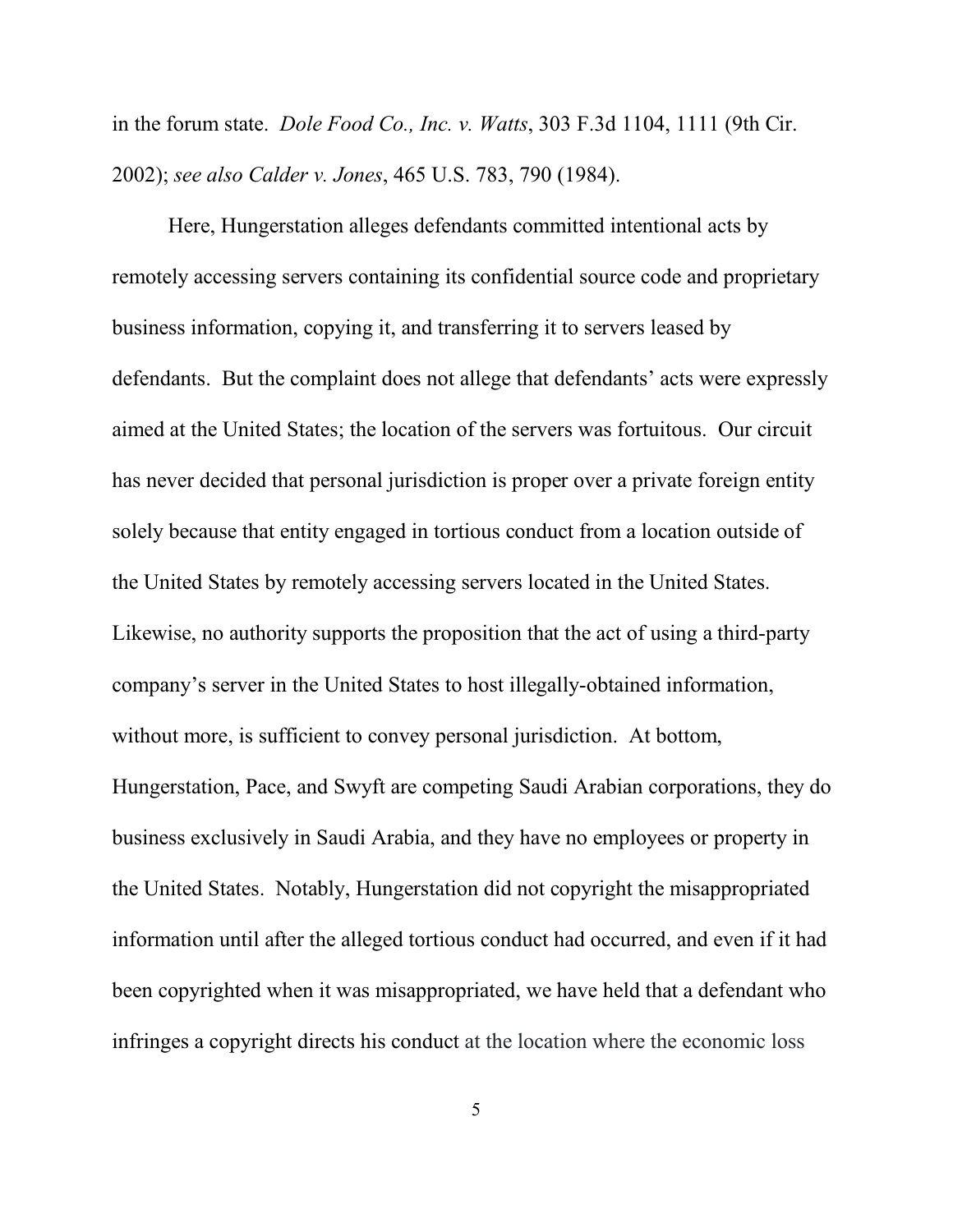occurs or where the holder of the right is located. *Wash. Shoe Co. v. A–Z Sporting Goods Inc.*, 704 F.3d 668, 678–79 (9th Cir. 2012), *abrogated on other grounds as recognized by Axiom Foods, Inc. v. Acerchem Int'l, Inc.*, 874 F.3d 1064, 1070 (9th Cir. 2017). Here, both of those factors point to Saudi Arabia. Hungerstation's allegations fall short of establishing that defendants' acts were expressly aimed at the United States.<sup>3</sup>

Even assuming that Hungerstation were to prevail at minimum contacts step one (here, purposeful direction), and at minimum contacts step two (that the claims arise or relate to defendants' activities in the forum), Hungerstation fails to satisfy minimum contacts step three because defendants satisfied their burden to "present a compelling case that the presence of some other considerations would render jurisdiction unreasonable." *Dole*, 303 F.3d at 1114 (quoting *Burger King*, 471 U.S. at 477. To evaluate reasonableness, we consider seven factors:

> (1) [T]he extent of the defendant's purposeful interjection into the forum state's affairs; (2) the burden on the defendant of defending in the forum; (3) the extent of conflict with the sovereignty of the defendant's state; (4) the forum state's interest in adjudicating the dispute; (5) the most efficient judicial resolution of the controversy;

<sup>&</sup>lt;sup>3</sup> Because we conclude Hungerstation has failed to show defendants' acts were expressly aimed at the United States, we do not reach the last element of the effects test: whether Pace and Swyft caused harm that they knew was likely to be suffered in the forum state.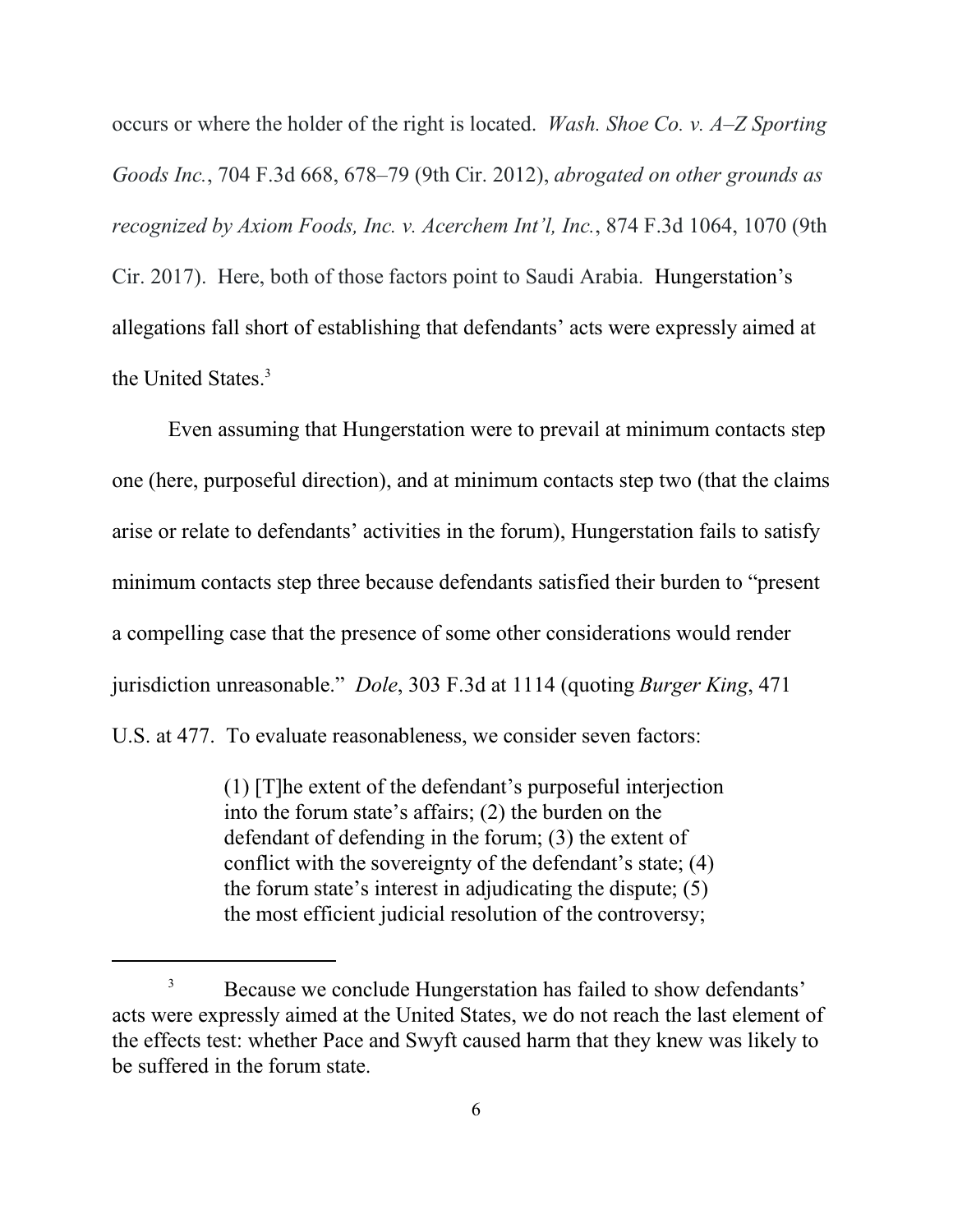(6) the importance of the forum to the plaintiff's interest in convenient and effective relief; and (7) the existence of an alternative forum.

*Freestream*, 905 F.3d at 607 (citing *Paccar Int'l, Inc. v. Com. Bank of Kuwait, S.A.K.*, 757 F.2d 1058, 1064–65 (9th Cir. 1985)).

Here, because Hungerstation is a resident of Saudi Arabia, Pace's and Swyft's contacts with the United States are less significant. *Paccar*, 757 F.2d at 1065 (concluding where misconduct is "aimed at a nonresident . . . the extent of [defendants'] purposeful interjection into [the forum] was negligible."). The remaining factors also point in defendants' favor. The percipient witnesses are located in Saudi Arabia, the documents are mainly in Arabic, and the United States' interest in the dispute is diminished because Hungerstation did not copyright the information until after the alleged theft. Finally, Hungerstation elected to conduct business exclusively in Saudi Arabia and so we are not persuaded by Hungerstation's argument that Saudi Arabia is an inappropriate forum to resolve disputes arising from its business there.

2. Because we conclude the district court did not err by dismissing the complaint for lack of personal jurisdiction, we do not reach whether the district court erred by considering the declaration of Hungerstation's executive Rakan Dmairi.

7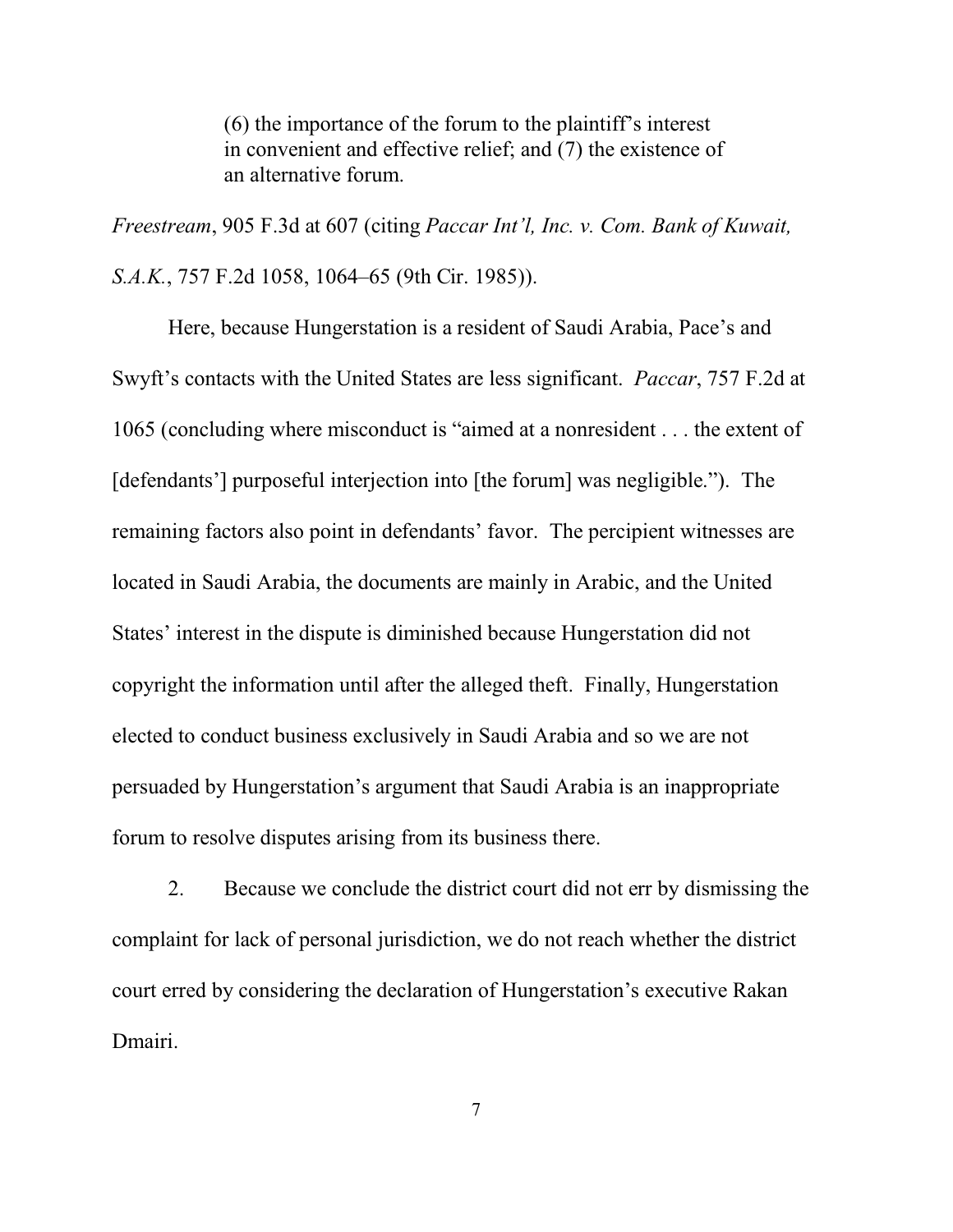**AFFIRMED.** Plaintiff-appellant to bear costs.